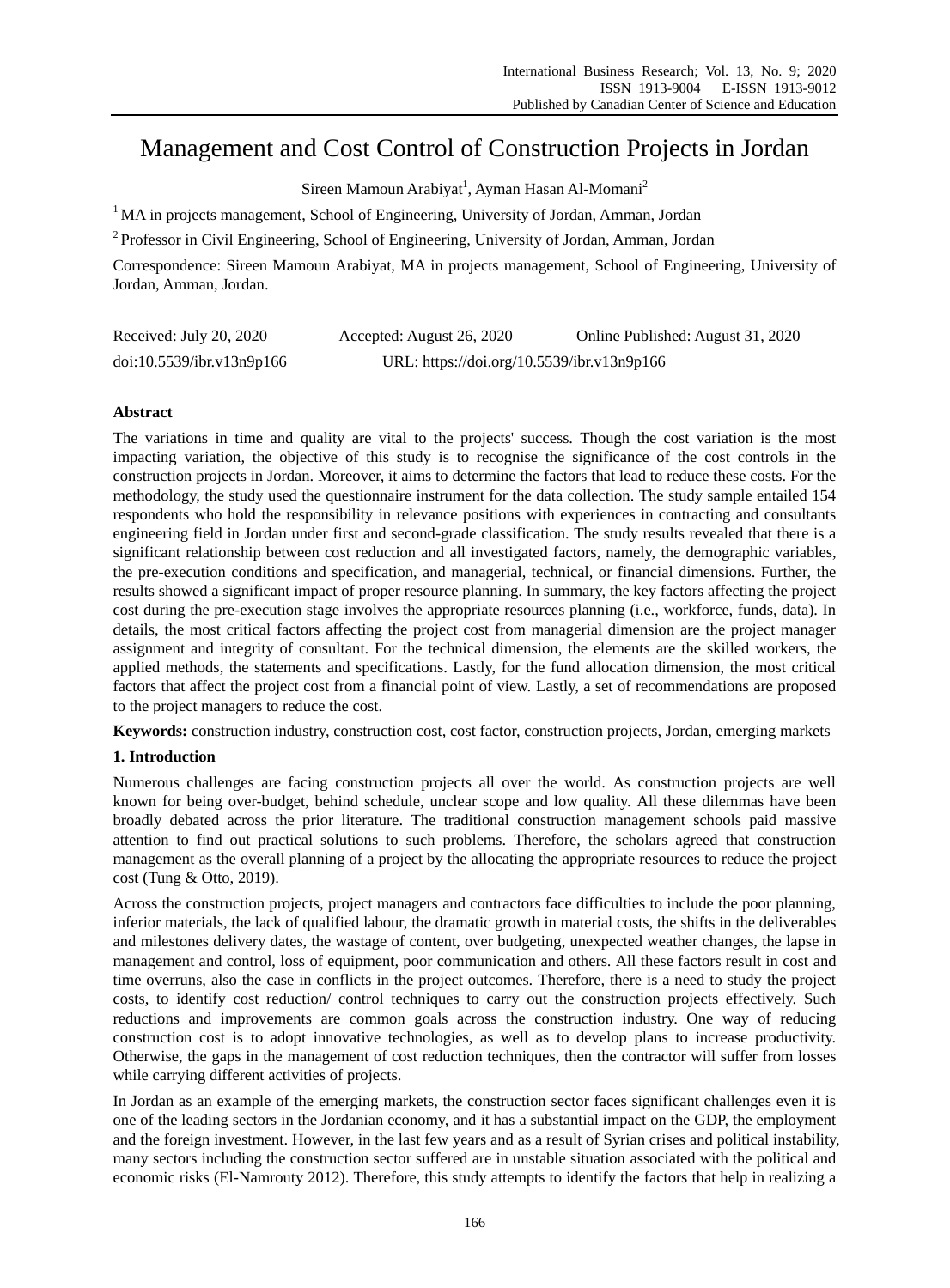cost reduction in the construction industry, also to investigate the impact of the cost reduction factors on the whole project.

#### *1.1 Research Problem*

All business operates in the professional environment strive to reduce the costs and increase the profits. Construction companies are not an exception in this regard; depressing prices is one of the main contributors in organizational success. Therefore, there is a necessity to shed lights to these crucial issues to avoid failures increasingly happening across the last few years. In contrast, the gaps in tackling the cost and problems saving at the same level that the project performance, scope, quality and deliverables are, this will lead to cost overrun and unsatisfactory outcomes. Such concerns are common in the construction projects; hence, its urge to have proper planning, management, and control on a project to eliminate them.

The cost management function provides information for internal users who need accurate, detailed and frequent economic facts for making decisions. Specifically, cost management identifies, collects, measures, classifies and reports information that is useful to managers to determine the products cost, customers, and suppliers pricing. Further, this supports the planning, controlling, making continuous improvements as well.

Project cost management includes three significant functions called cost estimating, budgeting and cost control (Project Management Institute PMI, 2005). Thus, they stressed on the project is executed in a cost-efficient, profitable manner, and according to business principles and from the perspective of the entire company (Kivilä et al., 2017). Consequently, the primary objective of this study is to This objective of this study is to identify the significance of cost controls across executing the construction projects in Jordan, also to determine the factor affecting this cost reduction.

#### *1.2 Research Significance*

The research has theoretical and managerial significances. The study shed lights on the cost reduction methods during the construction project executing, which, in turn, the most critical factors in determining the success of any project. Moreover, it serves in analysing any existing issues in cost control throughout the construction period as a sort of cost management. Mainly, the paid attention to all matters related to cost control in the early phases of construction is a necessary corrective action for the project's success. Therefore, reforming and adopting measures could offer some references for this purpose. The significance of cost reduction programs within any construction company could not be neglected. Companies in standard cases need to mitigate any monetary lose, also to increase profits, be more competitive, and cut expenses and costs to enjoy the achievement. Thus, it is valuable to investigate to develop the know-how about implementing effective cost reduction strategies across any construction company.

#### *1.3 Relevant Scholarship*

In the construction industry, the project controls aim to ensure that projects are accomplished under time and budget constraints without lack of commitment towards the objectives. It is not easy to undertake the projects by project managers in practice, the most critical tasks evolve the measurement progress that evaluates the plans and the corrective actions taken on demand and need (Kerzner, 2003). Project planning cannot be completed satisfactorily through planning and scheduling activates only. Project controlling as well (which consists of project monitoring) ought to be carried out to accommodate the dynamic nature of construction work. Without proper controlling, even a well-planned and scheduled construction system is there, it is highly expected to face problems, delays, and cost overruns. In general, the majority of construction projects experience time delays and cost overruns during their implementation. Cost overruns are considered as one of the most critical issues encountered during the execution of construction projects (Susana, 2012).

The costs of construction projects are affected by a comprehensive set of factors (Chan and Park, 2005); these are related to using effective techniques, manage materials, and human resources effectively. They all contribute to obtaining the cost reduction and having the added value of the buildings or structures.

Another research was surveyed by (Arditi et al., 1985) using quantitative methods. They concluded that significant factors for cost reduction entail inflation material price, followed by changes in design specifications, fluctuation price of materials, underestimation of the cost, and poor project management.

Morris (1990) was mentioned ten factors that influencing cost overruns of construction projects. These factors are inadequate project preparation, planning, and implementation, delay in construction as the first cause of cost overruns. The second factor was the supply of raw materials and equipment by contractors. The third one was changed in the scope of the project. The fourth factor of cost overruns was resources constraint: funds, foreign exchange, power; associated auxiliaries not ready. The delays in decisions making by government, failure of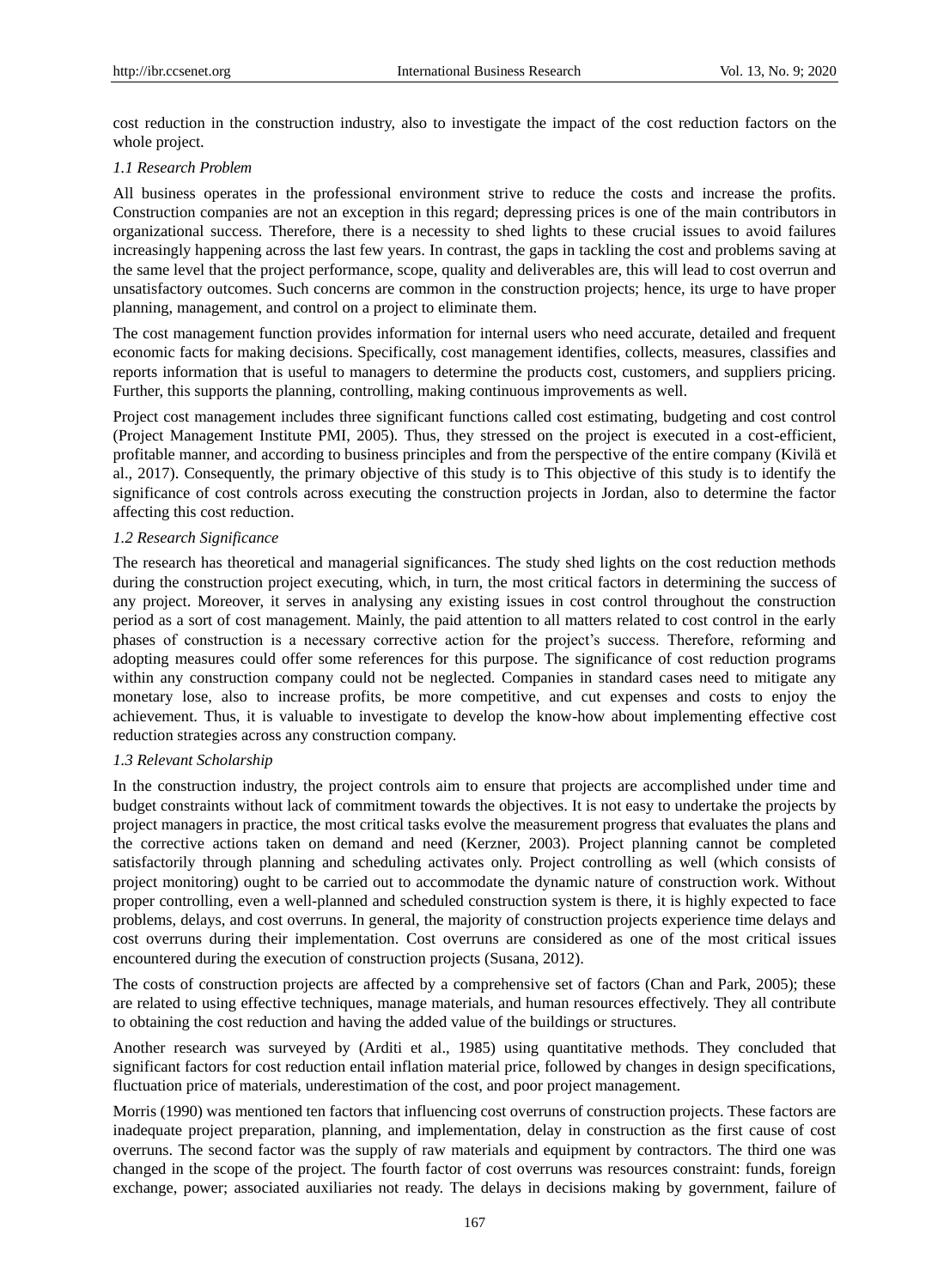specific coordinating bodies was the fifth factor. The sixth cause was wrong /inappropriate choice of site. The seventh one was technical incompetence and poor organizational structure.

Fisk (1997) reveals two cost reduction measures. The first is the application of a value engineering concept, which aims at a careful analysis of each function and the elimination or modification of anything that adds to the project cost without adding to its functional capabilities. He argued that by carefully investigating charges, availability of materials, construction methods, procurement costs, planning and organizing, cost/benefit values and similar cost influencing items, an improvement in the overall cost of a project could be realized.

In the year 2009, a team of researcher found that the factors causing cost reduction in the construction project located in Gaza were caused by increment of materials" prices due to continuous border closure, fluctuations in the number of building materials, project materials monopoly by suppliers, contractors lack planning, poor project management, and design error (Al-Nijjar, 2008).

Chimwaso (2001) evaluated ten projects to assess their cost performance. The results have shown that seven out of ten projects had reported cost overruns. The factors that influence cost overruns have been identified and ranked in order of significance. These factors have further been classified under categories according to the formal of final account reports. By classifying them, helps to deal with them effectively. The four categories arrived at are variations, measurement of provisional works, contractual claims, and fluctuations in the cost of labour and materials, with exceptions being the most significant. Frimpong et al. (2003), he found that overall ranking result shows, the significant factors that contribute to cost reduction are poor contractor management, monthly payment difficulties from agencies, material procurement, and deficient technical performance, inflation of material price. Quality management is the contributing factor also on the cost reduction, quality management principles and tools are critical requirements in construction management practice to accommodate the variability adequately in production, relative to the diverse interests of multiple stakeholders involved in construction projects, and lack of it may result in frequent changes, errors and omissions (Love et al., 2000). Hence, the lack of quality focus throughout the construction supply-chain may result in poor quality activities, which is considered as non-value adding activities (Josephson et al., 2002) which can effect on the cost/time of the project.

#### *1.4 Hypothesis Development*

(Tomtsongas, 2011) concluded that The project site condition such as poor soil conditions, wetlands, contaminated materials, conflicting utilities (a buried pipe, cables, overhead lines, etc.), environmentally sensitivity area, groundwater, river or stream crossings, heavy traffic, buried storage tanks, archaeological sites, endangered species habitat and similar existing conditions etc. can increase construction costs. A. Enshassi, J. Al-Najjar, and M. Kumaraswamy (2009) concluded that lack of materials in markets, delay of material delivery to site, cash flow problem during construction, shortage of construction materials at the site, poor site management, no adherence to materials standards relating to site storage were factors effect on construction cost. Yong and Mustaffa (2012) find that the financial capability of the clients is the primary factor critical to the success of a construction project in Malaysia. Finally, Dharwadker (1996), suggests that cost control can be achieved by selecting the right man for the right job, the right equipment, and tools for the proper work and the right quality of materials, in the right quantity, from the right source, at the right price and delivered at the right time, managers are expected to execute the project as estimations of time and costs bearing in mind the high quality of work performed.

Based on the study objectives the study formulated the following hypothesis:

**H01:** There is no statistically significant impact for the organizing pre-execution stage in the reducing the cost among construction projects.

**H02:** There is no statistically significant impact for the organizing during execution stage in the reducing the cost among construction projects.

**H03:** There is no statistically significant impact for the management organizing during execution stage in the reducing the cost among construction projects

**H04:** There is no statistically significant impact the technical organizing during execution stage in the reducing the cost among construction projects.

**H05:** There is no statistically significant impact the financial organizing during execution stage in the reducing the cost among construction projects.

**H06:** There is no statistically significant impact the organizing during execution stage in the reducing the cost among construction projects according to the specialist.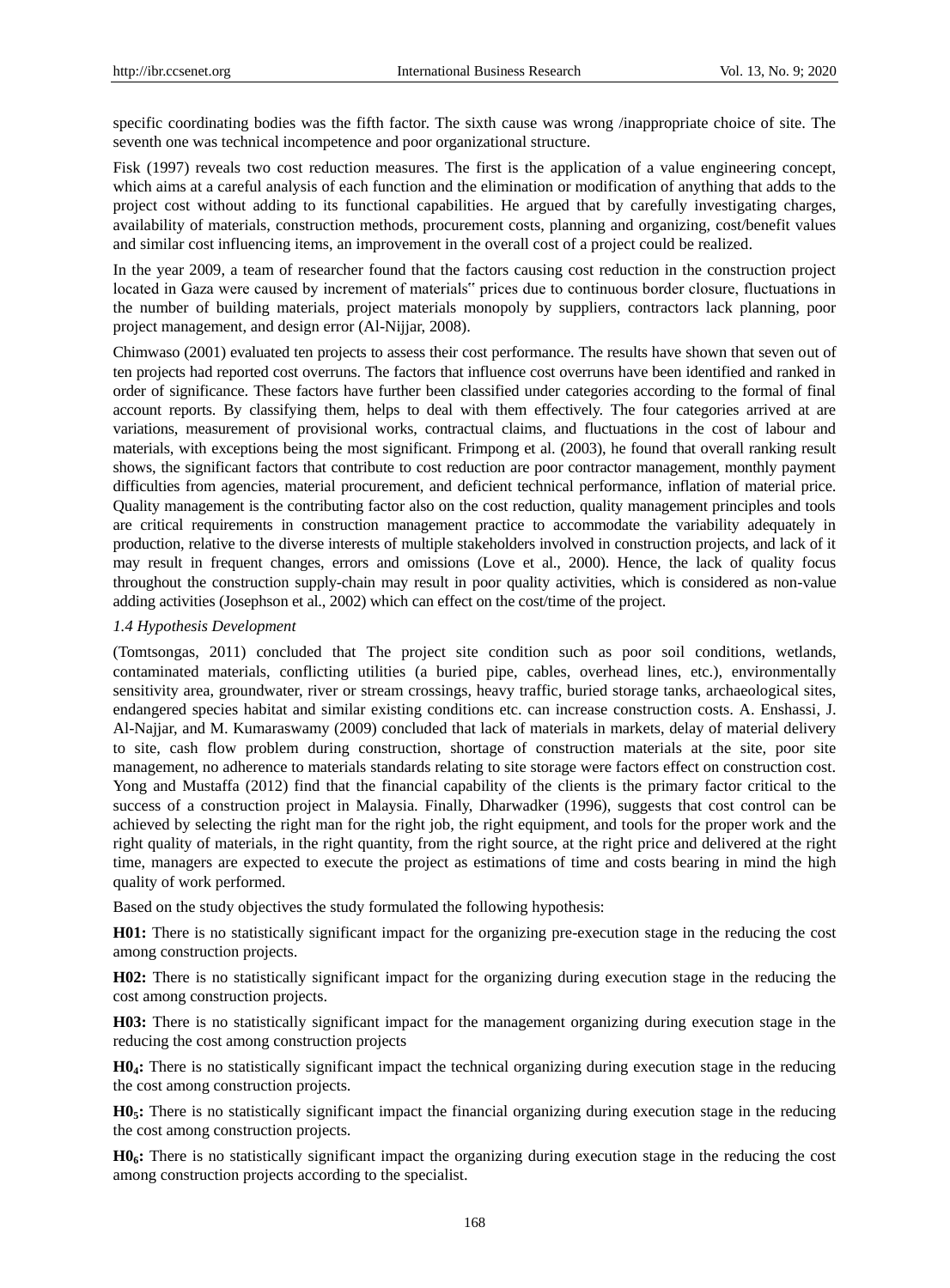# **2. Study Methodology**

# *2.1 Design*

The study utilized quantitative research approaches as the study relied on data collection of the questionnaire in order to achieve the study objectives.

# *2.2 Participant Characteristics*

The study population consists of the Engineers registered in the Engineers Association and working in Construction, Design and Consultant Companies of 1<sup>st</sup> and 2<sup>nd</sup> class in Jordan. Particularly, directed to contracting Construction, design and consultant Companies that work on the design, construction and consultant projects, totalling (400) companies distributed in three fields (250 in the construction, 75 in the designing and 75 in the consulting fields), which represented all the study population in the time of the study (Source: Construction Association: 2018).

## *2.3 Sampling Procedures*

Sample of the study were chosen by the purposive approach from the Engineers in the three fields (constructions, design and consultant), the study distributed (158) questionnaires for the study sample, (154) were returned, and (4) questionnaires were excluded from the analysis due to incomplete information. So (154) questionnaires were valid for analysis which gives 97.5% response rate.

# **3. Results**

# *3.1 Descriptive Analysis of Study Variable*

The degree of reducing the cost of executing construction project in Jordan, During the Execution Stage.

Table 1. Arithmetic Mean, SD, Item Importance and Importance level of reducing the cost of executing construction project in Jordan, during the Execution Stage

| N <sub>o</sub> | Reducing the cost of executing construction<br>project in Jordan, during the execution Stage | Mean | Std.<br>Deviation | Item Importance | Importance<br>Level |
|----------------|----------------------------------------------------------------------------------------------|------|-------------------|-----------------|---------------------|
|                | Technical                                                                                    | 3.95 | 0.51              |                 | High                |
|                | Management                                                                                   | 3.92 | 0.57              |                 | High                |
|                | Financial                                                                                    | 3.87 | 0.62              |                 | High                |
| Total          |                                                                                              | 3.92 | 0.52              |                 | High                |

It's clear from Table (1) that the mean of this dimension (reducing the cost of executing construction project in Jordan, during the Execution Stage), ranged between  $(3.95 - 3.87)$ , where the whole dimension scored a total mean of (3.92), which is a level of High. Dimension (2) (Technical) scored the highest mean of (3.95), with standard deviation of (0.51) which is a level of High. As, the people which they have high technical knowledge can highly effect on cost The project technical part also by the construction method and technology of production to be employed determine the construction program, organizational structure and successful execution of the project which will lead finally to run the project within given cost constrain and dimension **(1)** (Management) scored second with mean of (3.92), with standard deviation of (0.57), which is a level of High, this result due to study and identify and manage what the project need such as planning Project manager assignment.., Successful personnel management during the whole project period. , Time sheet commitment for all parties (consultant, contractor, engineer). , Personnel management (planning, delegation of authority, follow up, building work teams). and the dimension (3) (Financial) scored last with mean of (3.87) and standard deviation of (0.62) which is a level of high which means that technical and management are more important than financial dimension since both affected and arrange the project cash flow.

# **7-2 (The role of company management in reducing the cost of execution construction project in Jordan, during the execution Stage)**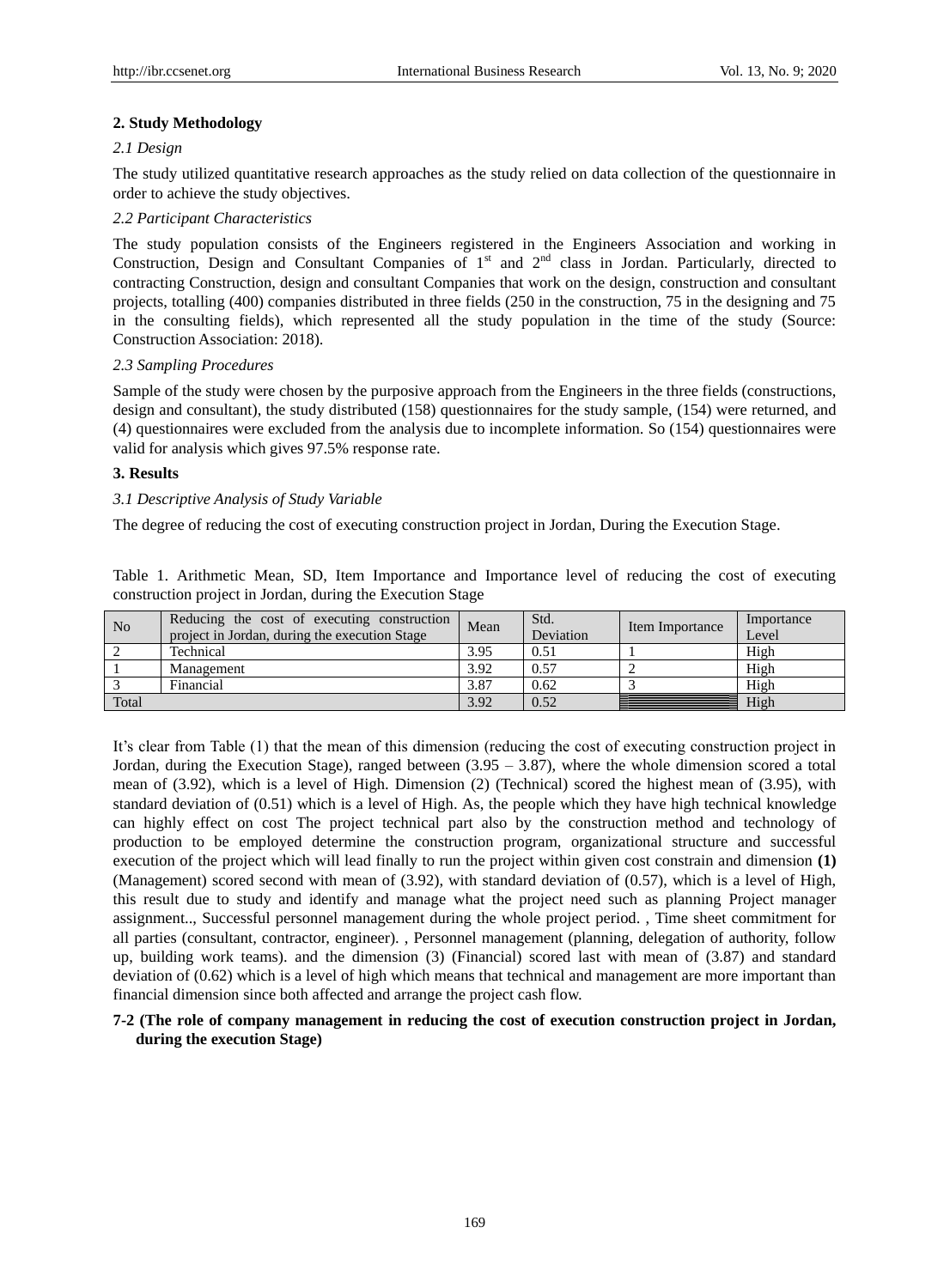| N <sub>0</sub> | <b>Attributes</b>                                                                                             | <b>Mean</b> | Std.<br><b>Deviation</b> | <b>Item</b><br><b>Importance</b> | <b>Importance</b><br>Level |
|----------------|---------------------------------------------------------------------------------------------------------------|-------------|--------------------------|----------------------------------|----------------------------|
| 16             | Project manager assignment.                                                                                   | 4.43        | 0.77                     |                                  | High                       |
| 27             | Integrity of consultant.                                                                                      | 4.06        | 0.86                     | $\overline{2}$                   | High                       |
| 17             | Successful personnel management during the<br>whole project period.                                           | 3.95        | 0.76                     | 3                                | High                       |
| 19             | sheet commitment for all parties<br>Time<br>(consultant, contractor, engineer).                               | 3.94        | 0.76                     | $\overline{4}$                   | High                       |
| 28             | Personnel management (planning, delegation of<br>authority, follow up, building work teams).                  | 3.94        | 0.75                     | 5                                | High                       |
| 26             | Integrity of contractor.                                                                                      | 3.92        | 0.94                     | 6                                | High                       |
| 24             | Employer follow up of project.                                                                                | 3.90        | 0.75                     | 6                                | High                       |
| 22             | Formal language and corresponded between<br>parties, avoid interference between parties.                      | 3.88        | 0.83                     | 7                                | High                       |
| 18             | Site clear of obstacles hidden or obvious during<br>site acquisition.                                         | 3.85        | 0.78                     | 8                                | High                       |
| 25             | Related Authorities with project and permits<br>(personnel, safety requirement,  etc.).                       | 3.82        | 0.95                     | 9                                | High                       |
| 23             | Proper mobilization and stock piling, specimens<br>storage.                                                   | 3.79        | 0.93                     | 10                               | High                       |
| 21             | Proper transportation/vehicles available for<br>personnel, materials and testing.                             | 3.77        | 1.01                     | 11                               | High                       |
| 20             | Providing proper work environment (offices,<br>furniture, tools, computersetc). according to<br>tender terms. | 3.71        | 0.90                     | 12                               | High                       |
| <b>Total</b>   |                                                                                                               | 3.92        | 0.57                     |                                  | High                       |

Table 2. Arithmetic Mean, SD, Item Importance and Importance level of the role of company management in reducing the cost of execution construction project in Jordan, during the execution Stage

It's clear from *Table (2)* that the mean of this dimension (The role of company management in reducing the cost of execution construction project in Jordan, during the execution Stage), ranged between  $(4.43 - 3.71)$ , where the whole dimension scored a total mean of (3.92), which is a level of High. Factor (16) (Project manager assignment) scored first with mean of (4.43), with standard deviation of (0.77), which is a level of High, which means that project manager (the project leader) can play as quality control as master monitor of the whole procedures (people activities, machines … etc). it's very significant to put high conditions to assign project manager , and factor (27) (Integrity of consultant) scored second with mean of (4.06), and standard deviation of (0.86), which is a level of High as consultant monitors all contractors activities and make sure everything applied as per contract documents and within time schedule, and factor (17) (Successful personnel management during the whole project period) scored third with mean of (3.95) with standard deviation of (0.76) which is a level of high which means successful personnel lead to successful work and compliance with contract conditions and specifications

Factor (20) (providing proper work environment "offices, furniture, tools, computers...etc" according to tender terms) scored last with mean of (3.71), and a standard deviation of (0.90), which is a level of high that means that as long as environment is appropriate as personnel can do their jobs precisely, and Working a positive environment presents many benefits to both employees and the company.

the result of factor (21) came in the penultimate with mean of (3.77) with standard deviation of (1.01) which is a level of high, and its stipulated (proper transportation / vehicles available for personnel, materials and testing). Since good transportation means activities are performed in a proper time and to make sure no waste of time for managerial people, technicians and labours.

Moreover, proper work environment "offices, furniture, tools, computers…etc" according to tender terms) scored last, working in a positive environment presents many benefits to both employees and the company. It starts with better health, no stress and other negative factors. Better conditions also lead to less employee absenteeism, which can have a negative impact on productivity.

 The role of company technical in reducing the cost of execution construction project in Jordan, during the execution Stage)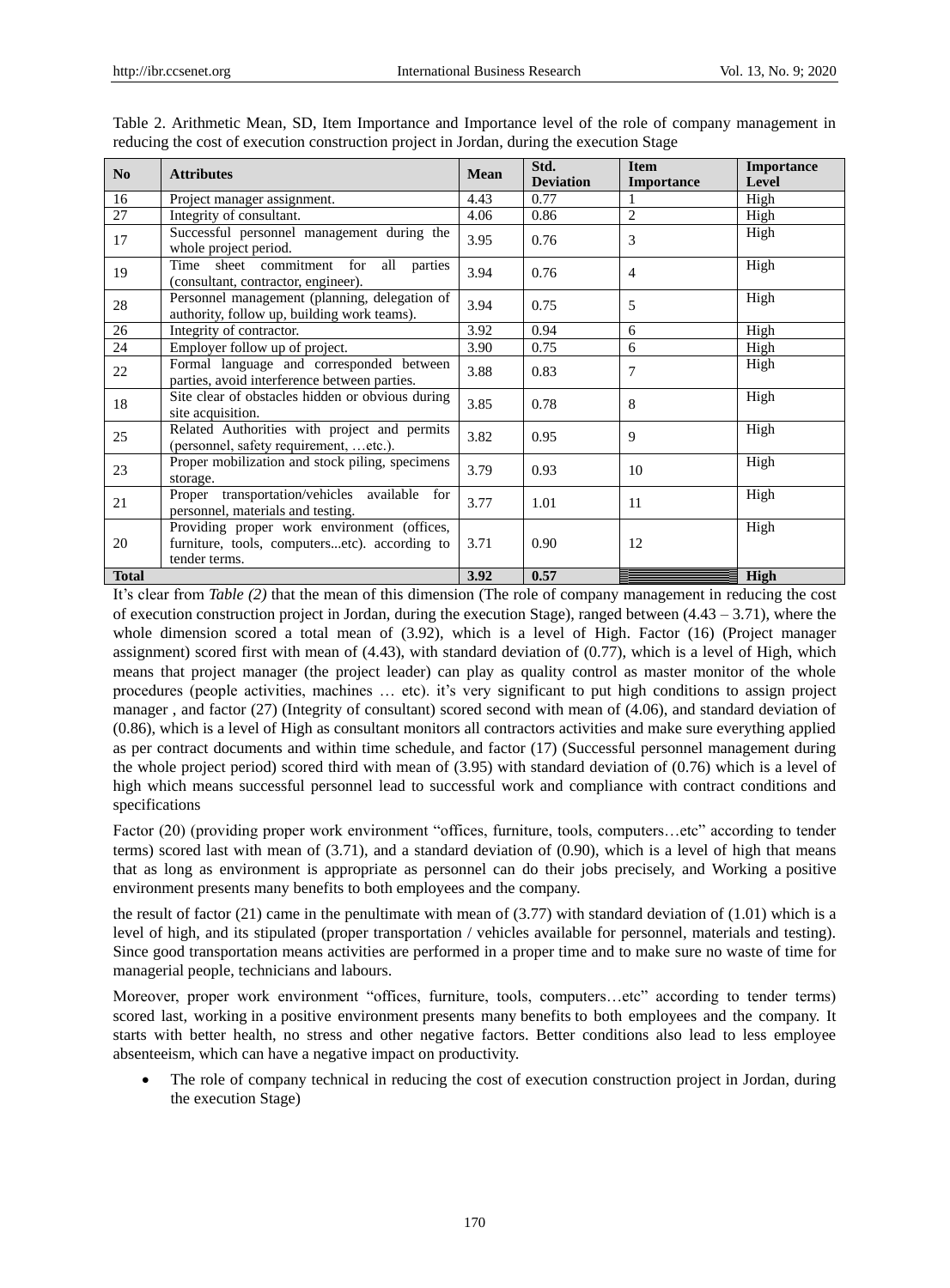| N <sub>0</sub> | <b>Attributes</b>                                                      | <b>Mean</b> | Std.<br><b>Deviation</b> | <b>Item</b><br><b>Importance</b> | <b>Importance Level</b> |
|----------------|------------------------------------------------------------------------|-------------|--------------------------|----------------------------------|-------------------------|
| 42             | Skilled workers.                                                       | 4.15        | 0.80                     |                                  | High                    |
| 39             | Method statement and specifications.                                   | 4.09        | 0.80                     | 2                                | High                    |
| 38             | Equivalent materials use and consultant<br>consent.                    | 4.03        | 0.85                     | 3                                | High                    |
| 30             | Providing an accurate and precise site grid<br>including axes.         | 4.02        | 0.79                     | $\overline{4}$                   | High                    |
| 31             | Qualified contractors personnel approval<br>according to tender terms. | 3.99        | 0.80                     | 5                                | High                    |
| 35             | Conformity in performing works according to<br>tender documents.       | 3.99        | 0.79                     | 5                                | High                    |
| 41             | Adequate tools and material for work at<br>proper timings.             | 3.97        | 0.82                     | 7                                | High                    |
| 34             | Early Materials submittal to avoid delay.                              | 3.96        | 0.77                     | 8                                | High                    |
| 32             | Experience in similar project scope.                                   | 3.95        | 0.83                     | 9                                | High                    |
| 36             | Testing.                                                               | 3.95        | 0.82                     | 9                                | High                    |
| 40             | Adequate machinery for works and time.                                 | 3.95        | 0.90                     | 11                               | High                    |
| 37             | Quality assurance (works, materials).                                  | 3.93        | 0.83                     | 12                               | High                    |
| 29             | Preparing a logical and proper<br>time<br>schedules.                   | 3.88        | 0.94                     | 13                               | High                    |
| 33             | Laboratory for testing.                                                | 3.86        | 0.79                     | 14                               | High                    |
| 43             | Employers input regarding work techniques.                             | 3.56        | 0.92                     | 15                               | Medium                  |
| <b>Total</b>   |                                                                        | 3.95        | 0.51                     |                                  | <b>High</b>             |

Table 3 . Arithmetic Mean, SD, Item Importance and Importance level of the role of company technical skills in reducing the cost of execution construction project in Jordan, during the execution Stage

- It's clear from *Table (3)* that the mean of this dimension (The role of company technical skills in reducing the cost of execution construction project in Jordan, during the execution Stage), ranged between  $(4.15 - 3.56)$ , where the whole dimension scored a total mean of (3.95), which is a level of High. Factor (42) (Skilled workers) scored first with mean of (4.15), with standard deviation of (0.80), which is a level of High which means the contractor ability in effective site management is a vital requirement for controlling project costs, Skilled workers can increase the speed of work, that they can increase the quality of the work, and factor (39) (Method statement and specifications) scored second with mean of (4.09), and standard deviation of (0.80), which is a level of High since the method statement helps to manage the works and factor (38) (Equivalent materials use and consultant) scored third with mean of (4.03) with standard deviation of (0.85) which is a level of high which give more flexibility to work achievement that means saving time and money and could select better and lower cost materials .
- Factor (43) (Employers input regarding work techniques) scored last with mean of (3.56), and a standard deviation of (0.92), which is a level of medium which it is less importance as this is not their main task. the result of factor  $(33)$  came in the penultimate with mean of  $(3.86)$  with standard deviation of  $(0.79)$  which is a level of high, that means tests are always important to keep vendors comply with related specifications.
- The role of company finance in reducing the cost of execution construction project in Jordan, during the execution Stage)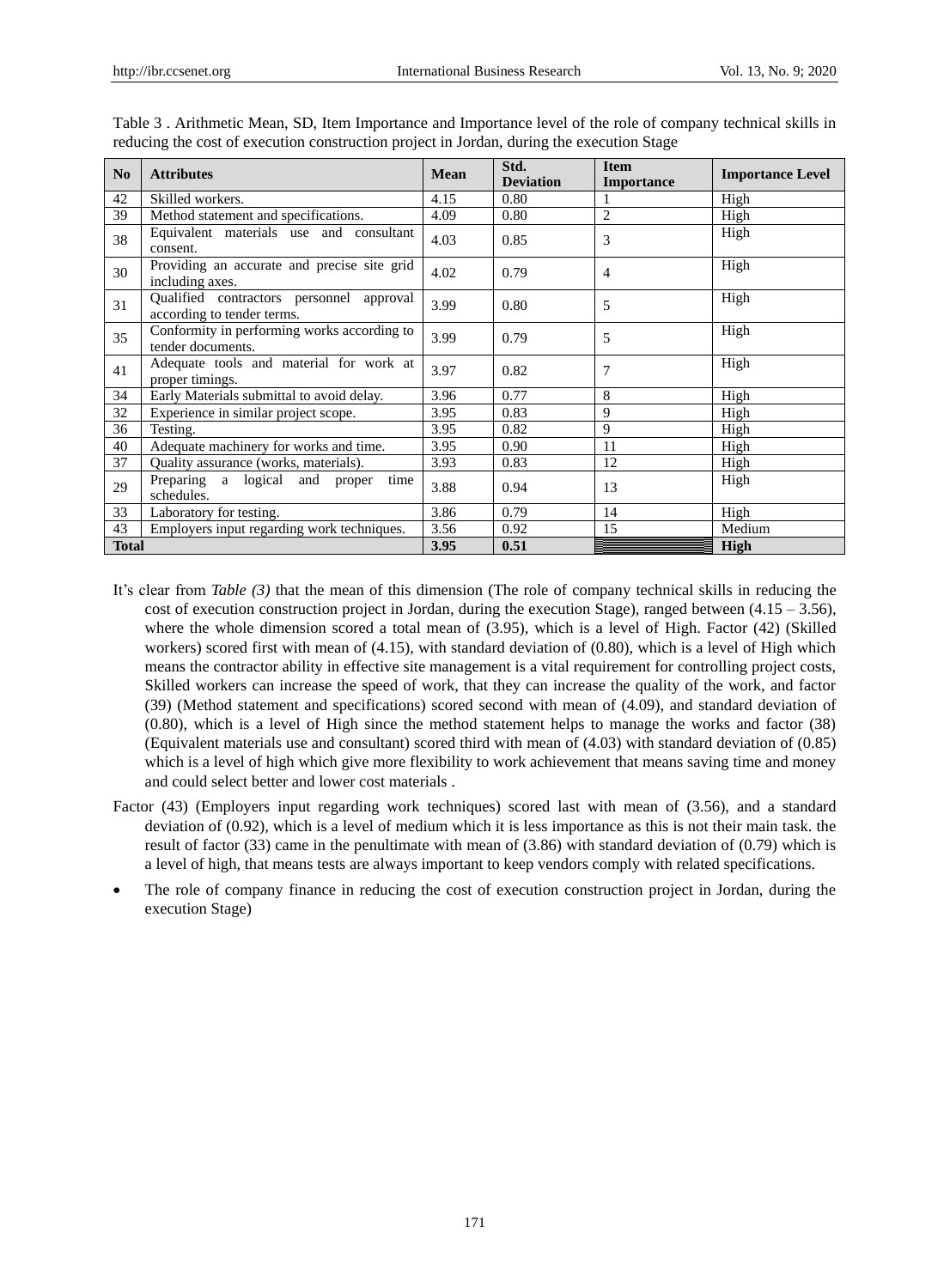| N <sub>o</sub> | <b>Attributes</b>                                                             | <b>Mean</b> | Std.<br><b>Deviation</b> | <b>Item</b><br><i>Importance</i> | <i>Importance</i><br>Level |
|----------------|-------------------------------------------------------------------------------|-------------|--------------------------|----------------------------------|----------------------------|
| 44             | Allocation of sufficient funds for works.                                     | 4.01        | 0.91                     |                                  | High                       |
| 52             | Contractors financial status.                                                 | 4.01        | 0.94                     |                                  | High                       |
| 45             | Approving interim payments for<br>contractor<br>to<br>guarantee job progress. |             | 0.84                     | 3                                | High                       |
| 48             | Observing changes in project budget.                                          | 3.98        | 0.83                     | 3                                | High                       |
| 47             | Budgeting of funds suitable for work (materials, wages,<br>$toolset.$ ).      |             | 0.83                     | 5                                | High                       |
| 49             | Resources determination (personnel, funds, data).                             | 3.88        | 0.91                     | 6                                | High                       |
| 50             | Insurance including (personnel, machinery, tools,<br>materials).              |             | 0.81                     |                                  | High                       |
| 53             | Inflation in long time of completion projects.                                |             | 0.90                     | 8                                | High                       |
| 46             | Feasibility studies after job project completion.                             |             | 0.88                     | 9                                | High                       |
| 51             | Variation orders.                                                             | 3.59        | 1.26                     | 10                               | Medium                     |
| <b>Total</b>   |                                                                               | 3.87        | 0.62                     |                                  | <b>High</b>                |

Table 4. Arithmetic Mean, SD, Item Importance and Importance level of the role of company financial in reducing the cost of execution construction project in Jordan, during the execution Stage

It's clear from *Table (4)* that the mean of this dimension (The role of company finance in reducing the cost of execution construction project in Jordan, during the execution Stage), ranged between (4.01 – 3.59), where the whole dimension scored a total mean of (3.87), which is a level of High. Factors (42 and 52) (Allocation of sufficient funds for works), (Contractors financial status) scored first with mean of (4.01), with standard deviation of (0.80, 0.94) respectively, which were a level of High as financing project properly maintain work procedure to keep going with no extra cost , and factor (45) (Approving interim payments for contractor to guarantee job progress) scored second with mean of (3.98), and standard deviation of (0.84), which is a level of High that makes the contractor to afford activities and don't ask for financial claims due to payment delay.

Factor (51) (Variation orders) scored last with mean of (3.59), and a standard deviation of (1.26), which is a level of medium as most of projects are subjected to variation orders due to project needs ,the result of factor (46) came in the penultimate with mean of (3.68) with standard deviation of (0.88) which is a level of high, and its stipulated (Feasibility studies after job project completion) since analysis after completion is very useful for future projects to make better contract documents. Allocation of sufficient funds for works), (Contractors financial status) scored first that's because the Project Finance aims to get the project off the balance sheet of the sponsor. By doing so the funding that is required will be repaid from the revenues of the project only. Any project financing therefore requires positive cash flow.

Variation orders scored last in term of cost reduction in finance term, so by the ability to manage change orders effectively has a direct impact on your project's profitability. Establishing a consistent, detailed, and logical methodology to classify and justify costs for recoverable direct costs, overhead/mark up, and consequential costs are vital to gaining change order acceptance and for project success.

The Research Hypothesis

H01: There is no statistically significant impact at the level of (0.05) for the organizing pre-execution stage in the reducing the cost among construction projects.

Table 5. One Sample T-test to show the effect of organizing in the pre-execution stage in the reducing the cost among construction projects

| <b>Mean</b> | <b>St. Deviation</b> | T-Tabulated | <b>T-calculated</b> | Df  | sig      | <b>Result</b> |
|-------------|----------------------|-------------|---------------------|-----|----------|---------------|
| 3.97        | 0.52                 | 1.96        | 23.009              | 153 | $0.000*$ | reject        |

## *t) tabulated = 1.96, (t) value = 3.00 \* Significant at (0.05)*

From Table (5), the results shown that the total mean of the organizing in the pre-execution stage and its impact in the reducing the cost among construction projects was (3.97), with standard deviation (0.52), and (t) value calculated was  $(23.009)$ , and its more than value of (t) Tabulated =  $(1.96)$ . The results also shown that there is a statistically significant differences between the mean of the scale and the default mean  $= (3.00)$ ,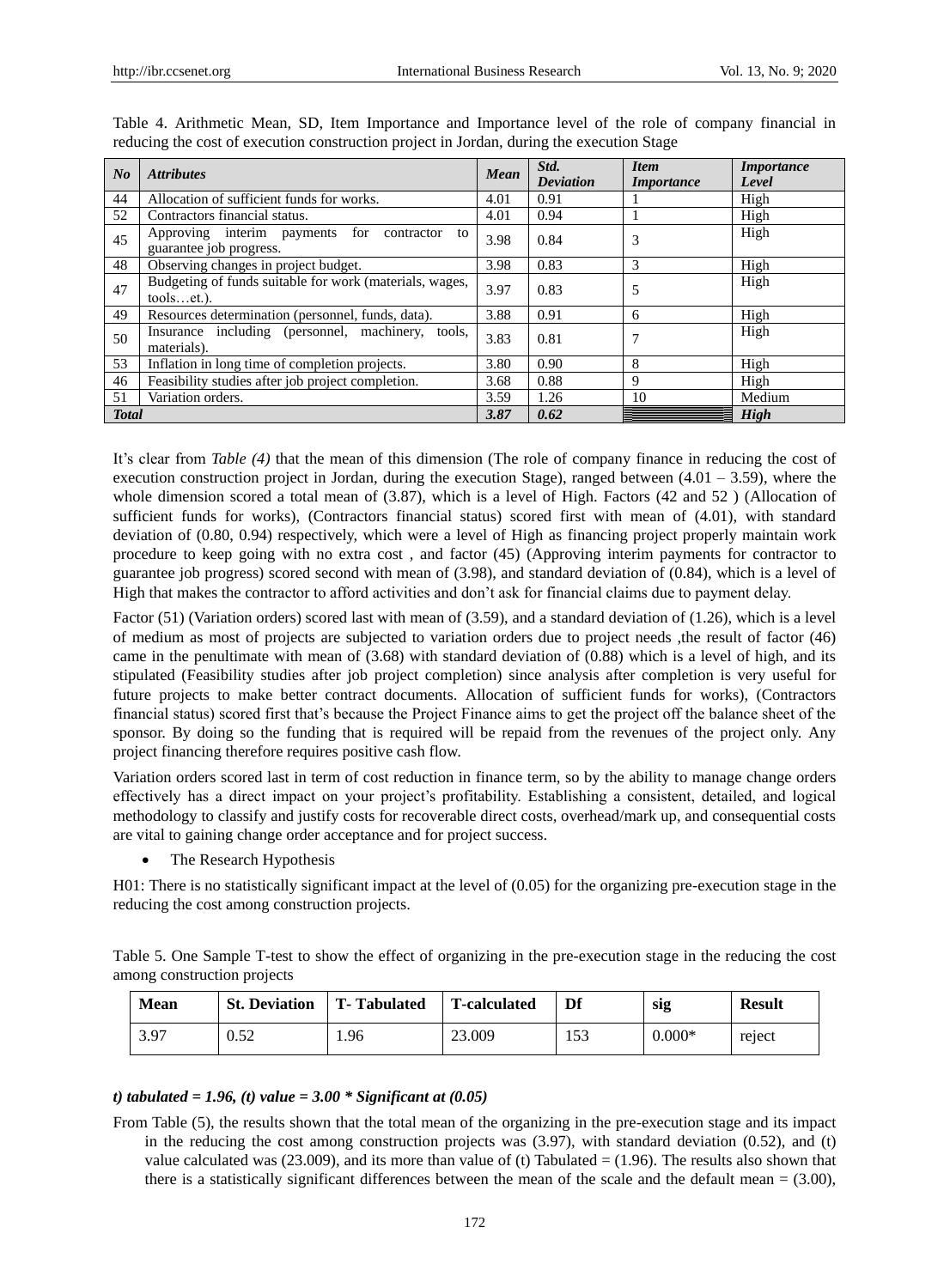and the result shown that (t) calculated more than (t) tabulated  $= (1.96)$ , that assure rejection of the null hypothesis and accept alternative.

# **H02: There is no statistically significant impact at the level of (0.05) for the organizing during execution stage in the reducing the cost among construction projects.**

Table 6. One Sample T-test to show the effect of organizing in during execution stage in the reducing the cost among construction projects

| Mean | <b>St. Deviation</b> | <b>T</b> -Tabulated | <b>T-calculated</b> | Df  | sig      | <b>Result</b> |
|------|----------------------|---------------------|---------------------|-----|----------|---------------|
| 3.92 | 0.52                 | .96                 | 22.030              | 153 | $0.000*$ | reject        |

*(t) tabulated = 1.96, (t) value = 3.00 \* Significant at (0.05)* 

From Table (6), the results shown that the total mean of the organizing in the during execution stage and its impact in the reducing the cost among construction projects was (3.93), with standard deviation (0.52), and (t) value calculated was (22.030), and its more than value of (t) Tabulated  $= (1.96)$ . The results also shown that there is a statistically significant Differences between the mean of the scale and the default mean  $= (3.00)$ , and the result shown that (t) calculated more than (t) tabulated  $= (1.96)$ , that assure rejection of the null hypothesis and Accept alternative.

### **H03: There is no statistically significant impact at the level of (0.05) for the management organizing during execution stage in the reducing the cost among construction projects.**

Table 7. One Sample T-test to show the effect of the management organizing during execution stage in the reducing the cost among construction projects

| <b>Mean</b> | <b>St. Deviation</b> | <b>T</b> -Tabulated | <b>T-calculated</b> | Df  | sig      | <b>Result</b> |
|-------------|----------------------|---------------------|---------------------|-----|----------|---------------|
| 3.92        | 0.57                 | . 96                | 19.903              | 153 | $0.000*$ | reject        |

*(t) tabulated = 1.96, (t) value = 3.00 \* Significant at (0.05)* 

From Table (7), the results shown that the total mean of the management organizing during execution stage and its impact in the reducing the cost among construction projects was (3.92), with standard deviation (0.57), and (t) value calculated was (19.903), and its more than value of (t) Tabulated  $= (1.96)$ . The results also shown that there is a statistically significant Differences between the mean of the scale and the default mean  $= (3.00)$ , and the result shown that (t) calculated more than (t) tabulated  $= (1.96)$ , that assure rejection of the null hypothesis and Accept alternative.

# **H04: There is no statistically significant impact at the level of (0.05) for the technical organizing during execution stage in the reducing the cost among construction projects.**

Table 8. One Sample T-test to show the effect of the technical organizing during execution stage in the reducing the cost among construction projects

| <b>Mean</b> | <b>St. Deviation</b> | T-Tabulated | <b>T-calculated</b> | Df  | sig      | <b>Result</b> |
|-------------|----------------------|-------------|---------------------|-----|----------|---------------|
| 3.95        | 0.51                 | 1.96        | 23.296              | 153 | $0.000*$ | reject        |

*(t) tabulated = 1.96, (t) value = 3.00 \* Significant at (0.05)* 

From Table (8), the results shown that the total mean of the technical organizing during execution stage and its impact in the reducing the cost among construction projects was (3.95), with standard deviation (0.51), and (t) value calculated was (23.296), and its more than value of (t) Tabulated  $= (1.96)$ .

The results also shown that there is a statistically significant Differences between the mean of the scale and the default mean  $= (3.00)$ , and the result shown that (t) calculated more than (t) tabulated  $= (1.96)$ , that assure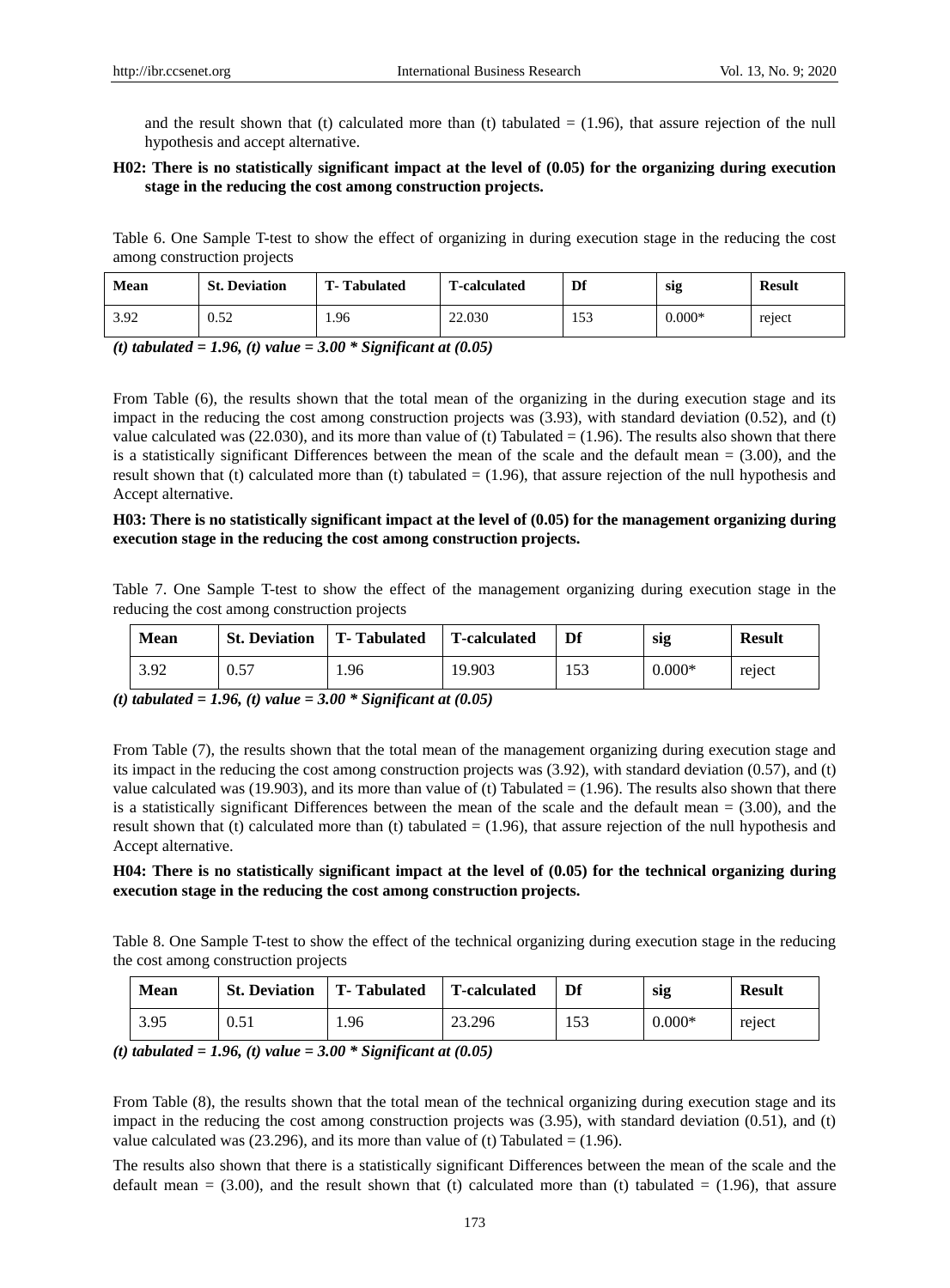rejection of the null hypothesis and Accept alternative.

# **H05: There is no statistically significant impact at the level of (0.05) for the financial organizing during execution stage in the reducing the cost among construction projects.**

Table 9. One Sample T-test to show the effect of the financial organizing during execution stage in the reducing the cost among construction projects

| <b>Mean</b> | <b>St. Deviation</b> | <b>T</b> -Tabulated | <b>T-calculated</b> | Df  | sig      | <b>Result</b> |
|-------------|----------------------|---------------------|---------------------|-----|----------|---------------|
| 3.87        | 0.62                 | 1.96                | '.582               | 153 | $0.000*$ | Reject        |

*(t) tabulated = 1.96, (t) value = 3.00 \* Significant at (0.05)* 

From Table (9), the results shown that the total mean of the financial organizing during execution stage and its impact in the reducing the cost among construction projects was  $(3.87)$ , with standard deviation  $(0.62)$ , and (t) value calculated was (17.582), and its more than value of (t) Tabulated  $= (1.96)$ .

The results also shown that there is a statistically significant Differences between the mean of the scale and the default mean  $= (3.00)$ , and the result shown that (t) calculated more than (t) tabulated  $= (1.96)$ , that assure rejection of the null hypothesis and Accept alternative

# **H06: There is no statistically significant impact at the level of (0.05) for the organizing during execution stage in the reducing the cost among construction projects according to the company type.**

Table 10. Mean, Standard Deviation for the perspectives of the study sample about Organizing during execution stage according to the company type

|            |              | N   | Mean | Std. Deviation |
|------------|--------------|-----|------|----------------|
| Management | Contracting  | 72  | 3.95 | 0.61           |
|            | Consultant   | 43  | 3.90 | 0.55           |
|            | Design       | 39  | 3.77 | 0.32           |
|            | <b>Total</b> | 154 | 3.92 | 0.57           |
| Technical  | Contracting  | 72  | 3.99 | 0.47           |
|            | Consultant   | 43  | 3.88 | 0.55           |
|            | Design       | 39  | 4.00 | 0.56           |
|            | <b>Total</b> | 154 | 3.95 | 0.51           |
| Financial  | Contracting  | 72  | 3.94 | 0.67           |
|            | Consultant   | 43  | 3.78 | 0.56           |
|            | Design       | 39  | 3.82 | 0.42           |
|            | Total        | 154 | 3.87 | 0.62           |
| Total      | Contracting  | 72  | 3.96 | 0.54           |
|            | Consultant   | 43  | 3.85 | 0.49           |
|            | Design       | 39  | 3.86 | 0.39           |
|            | Total        | 154 | 3.92 | 0.52           |

Table (10) showed there were a variance between the means values for the study sample perspectives about the impact of organizing during execution stage in the reducing the cost among construction projects according to the company type, all means values were in the high level in the management, technical, financial and the total according to the company type, and to show the significant differences, the study used (One Way ANOVA test) (What is this) , and The one-way Analysis of Variance (ANOVA) can be used for the case of a quantitative outcome with a categorical explanatory variable that has two or more levels of treatment as shown in table (4-12) below: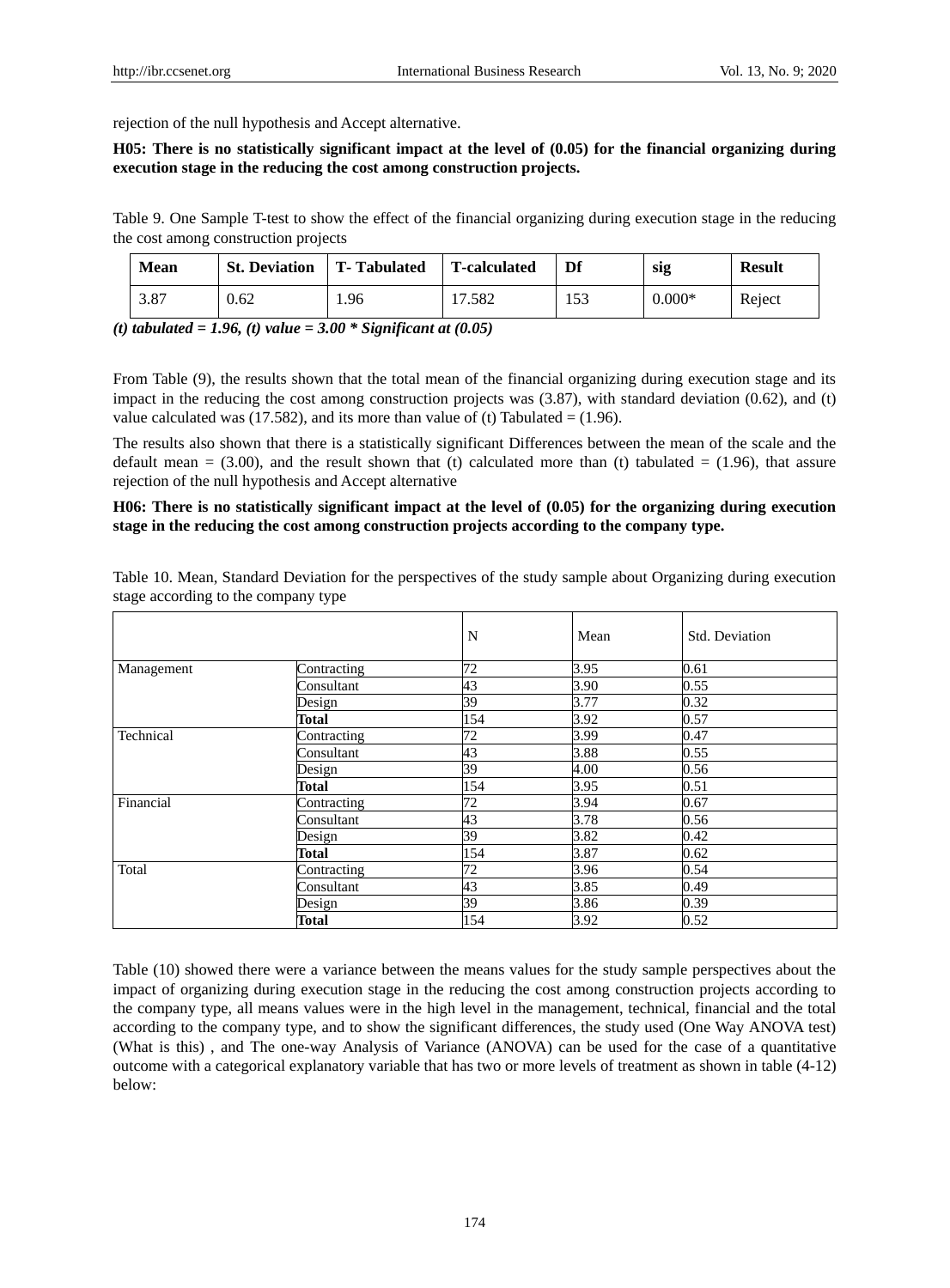Table 11. One Way ANOVA test to show the statistically significant impact at the level of (0.05) for the organizing during execution stage in the reducing the cost among construction projects according to the company type

|            |                       | Sum of Squares | Df  | Mean Square | F     | Sig.  |
|------------|-----------------------|----------------|-----|-------------|-------|-------|
| Management | Between Groups        | 0.395          |     | 0.197       | 0.598 | 0.551 |
|            | Within Groups         | 49.851         | 151 | 0.33        |       |       |
|            | Total                 | 50.246         | 153 |             |       |       |
| Technical  | <b>Between Groups</b> | 0.414          |     | 0.207       | 0.801 | 0.451 |
|            | Within Groups         | 39.036         | 151 | 0.259       |       |       |
|            | Total                 | 39.45          | 153 |             |       |       |
| Financial  | <b>Between Groups</b> | 0.869          |     | 0.435       | 1.146 | 0.321 |
|            | Within Groups         | 57.271         | 151 | 0.379       |       |       |
|            | Total                 | 58.141         | 153 |             |       |       |
| Total      | <b>Between Groups</b> | 0.417          |     | 0.209       | 0.783 | 0.459 |
|            | Within Groups         | 40.249         | 151 | 0.267       |       |       |
|            | Total                 | 40.667         | 153 |             |       |       |

Table (11) showed that there, (F) values were (0.598, 0.801, 1.146, 0.783) respectively, and (F-test is the ratio of systematic variance : unsystematic variance, so higher scores are better), and it's not significant at level of (0.05), that assure all companies types have very close perspectives about that the organizing during execution stage necessary and its impact in the reducing the cost among construction projects.

# **H06: There is no statistically significant impact at the level of (0.05) for the organizing during execution stage in the reducing the cost among construction projects according to the Specialist.**

Table 12. Mean, Standard Deviation for the perspectives of the study sample about Organizing during execution stage according to the Specialist

|            |                              | N   | Mean | Std. Deviation |
|------------|------------------------------|-----|------|----------------|
| Management | Civil Engineer               | 100 | 3.97 | 0.63           |
|            | Architecture Engineer        | 14  | 3.64 | 0.37           |
|            | Mechanical Engineer          | 14  | 3.88 | 0.39           |
|            | <b>Electrical Engineer</b>   | 26  | 3.91 | 0.49           |
|            | Total                        | 154 | 3.92 | 0.57           |
| Technical  | Civil Engineer               | 100 | 4.00 | 0.52           |
|            | Architecture Engineer        | 14  | 3.49 | 0.54           |
|            | <b>Mechanical Engineer</b>   | 14  | 4.11 | 0.40           |
|            | <b>Electrical Engineer</b>   | 26  | 3.93 | 0.34           |
|            | Total                        | 154 | 3.95 | 0.51           |
| Financial  | Civil Engineer               | 100 | 3.89 | 0.67           |
|            | <b>Architecture Engineer</b> | 14  | 3.53 | 0.26           |
|            | Mechanical Engineer          | 14  | 3.96 | 0.66           |
|            | <b>Electrical Engineer</b>   | 26  | 3.95 | 0.45           |
|            | Total                        | 154 | 3.87 | 0.62           |
| Total      | Civil Engineer               | 100 | 3.95 | 0.56           |
|            | Architecture Engineer        | 14  | 3.55 | 0.34           |
|            | Mechanical Engineer          | 14  | 3.98 | 0.42           |
|            | <b>Electrical Engineer</b>   | 26  | 3.93 | 0.37           |
|            | Total                        | 154 | 3.92 | 0.52           |

Table (12) showed there were a variance between the means values for the study sample perspectives about the impact of organizing during execution stage in the reducing the cost among construction projects according to the specialist, means values were varied between the medium the high level in the management, technical, financial and the total according to the specialist and to show the significant differences, the study used (One Way ANOVA test) as shown in table (14) below: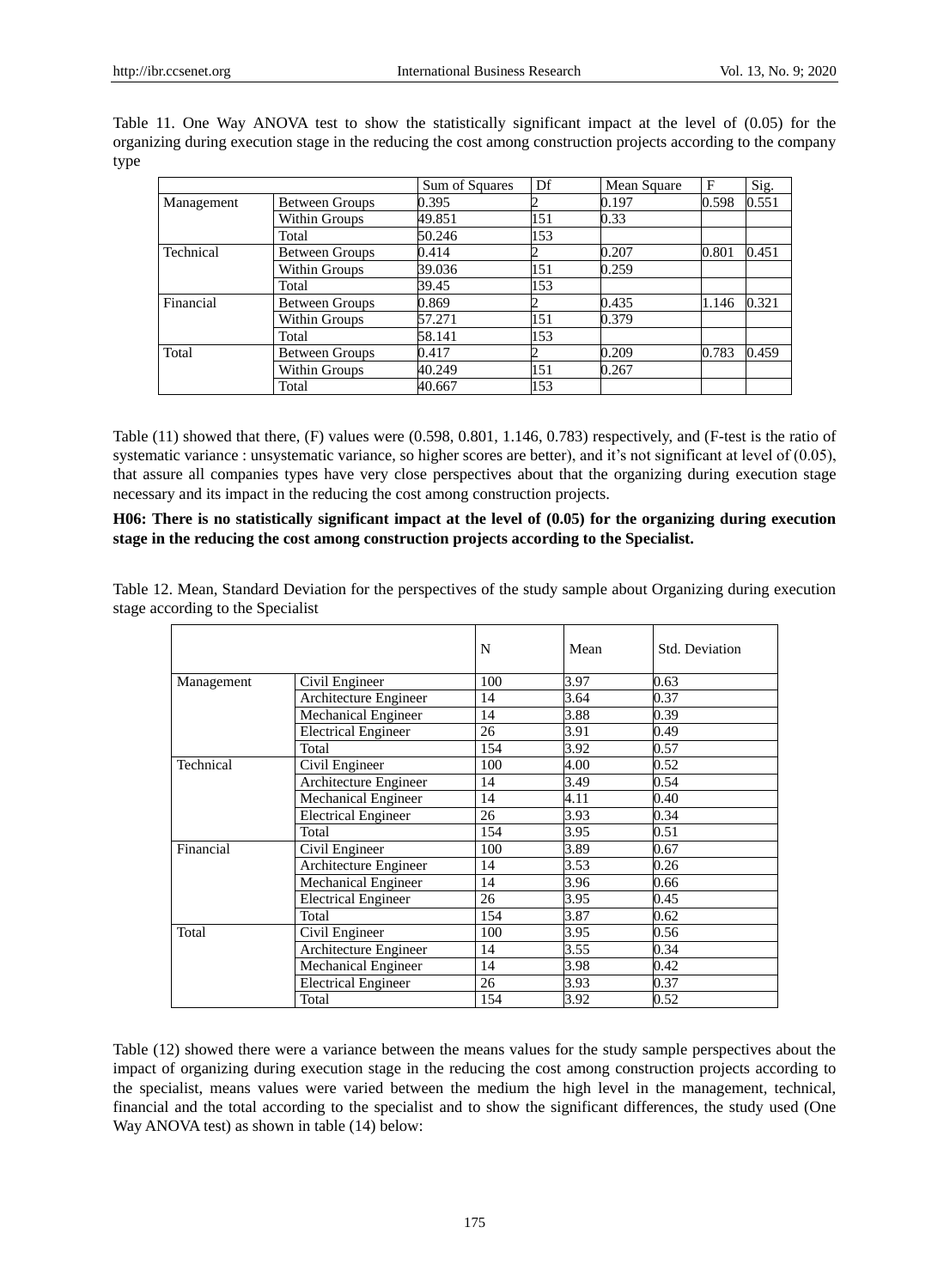|            |                       | Sum of Squares | Df  | Mean Square | F     | Sig.    |
|------------|-----------------------|----------------|-----|-------------|-------|---------|
| Management | Between Groups        | 1.375          | 3   | .458        | 1.406 | .243    |
|            | Within Groups         | 48.871         | 150 | .326        |       |         |
|            | Total                 | 50.246         | 153 |             |       |         |
| Technical  | <b>Between Groups</b> | 3.665          | 3   | 1.222       | 5.121 | $.002*$ |
|            | Within Groups         | 35.785         | 150 | .239        |       |         |
|            | Total                 | 39.450         | 153 |             |       |         |
| Financial  | Between Groups        | 1.931          | 3   | .644        | 1.718 | .166    |
|            | Within Groups         | 56.209         | 150 | .375        |       |         |
|            | Total                 | 58.141         | 153 |             |       |         |
| Total      | Between Groups        | 2.077          | 3   | .692        | 2.691 | $.048*$ |
|            | Within Groups         | 38.590         | 150 | .257        |       |         |
|            | Total                 | 40.667         | 153 |             |       |         |

Table 13. One Way ANOVA test to show the statistically significant impact at the level of (0.05) for the organizing during execution stage in the reducing the cost among construction projects according to the specialist

\*: significant at level of (0.05)

Table (13) showed that, (F) values were (5.121, 2.691) respectively, and these values were significant at level of (0.05), that assure rejection null hypothesis for this dimension and the total, Sheffe test was used to show the source of the variance as shown in table (17) below. "Scheffe's procedure is perhaps the most popular of the post hoc procedures, the most flexible, and the most conservative. Scheffe's procedure corrects alpha for all pair-wise or simple comparisons of means, but also for all complex comparisons of means as well. Complex comparisons involve contrasts of more than two means at a time"

And the result showed that, (F) values were (1.406, 1.718) respectively, and these values were not significant at level of (0.05), that assure accepted null hypothesis for these dimensions.

| Dependent Variable (I) Specialist |                            | (J) Specialist             | <b>Mean Difference (I-J)</b> | Sig. |
|-----------------------------------|----------------------------|----------------------------|------------------------------|------|
| Technical                         | Civil Engineer             | Architecture Engineer      | .51562                       | .000 |
|                                   |                            | Mechanical Engineer        | $-.11295$                    | .419 |
|                                   |                            | <b>Electrical Engineer</b> | .06800                       | .528 |
|                                   | Architecture Engineer      | Civil Engineer             | $-.51562$                    | .000 |
|                                   |                            | <b>Mechanical Engineer</b> | $-.62857$                    | .001 |
|                                   |                            | <b>Electrical Engineer</b> | $-.44762$ <sup>*</sup>       | .006 |
|                                   | Mechanical Engineer        | Civil Engineer             | .11295                       | .419 |
|                                   |                            | Architecture Engineer      | .62857                       | .001 |
|                                   |                            | <b>Electrical Engineer</b> | .18095                       | .266 |
|                                   | <b>Electrical Engineer</b> | Civil Engineer             | $-.06800$                    | .528 |
|                                   |                            | Architecture Engineer      | .44762                       | .006 |
|                                   |                            | Mechanical Engineer        | $-18095$                     | .266 |
| Total                             | Civil Engineer             | Architecture Engineer      | $.40279$ <sup>*</sup>        | .006 |
|                                   |                            | Mechanical Engineer        | $-.03017$                    | .835 |
|                                   |                            | <b>Electrical Engineer</b> | .02507                       | .823 |
|                                   | Architecture Engineer      | Civil Engineer             | $-.40279$                    | .006 |
|                                   |                            | Mechanical Engineer        | $-.43297$                    | .025 |
|                                   |                            | <b>Electrical Engineer</b> | $-.37772$ <sup>*</sup>       | .026 |
|                                   | Mechanical Engineer        | Civil Engineer             | .03017                       | .835 |
|                                   |                            | Architecture Engineer      | $.43297$ *                   | .025 |
|                                   |                            | <b>Electrical Engineer</b> | .05525                       | .743 |
|                                   | <b>Electrical Engineer</b> | Civil Engineer             | $-.02507$                    | .823 |
|                                   |                            | Architecture Engineer      | $.37772*$                    | .026 |
|                                   |                            | Mechanical Engineer        | $-0.05525$                   | .743 |

Table 14. Sheffe test for Multiple Comparison

**(I-J) Mean value of (I) – Mean value of (J), Mean difference = the result value between I-J, when the value has positive variance and its significant at level of (0.05)\*, the variance in favor of (I) group, and when the**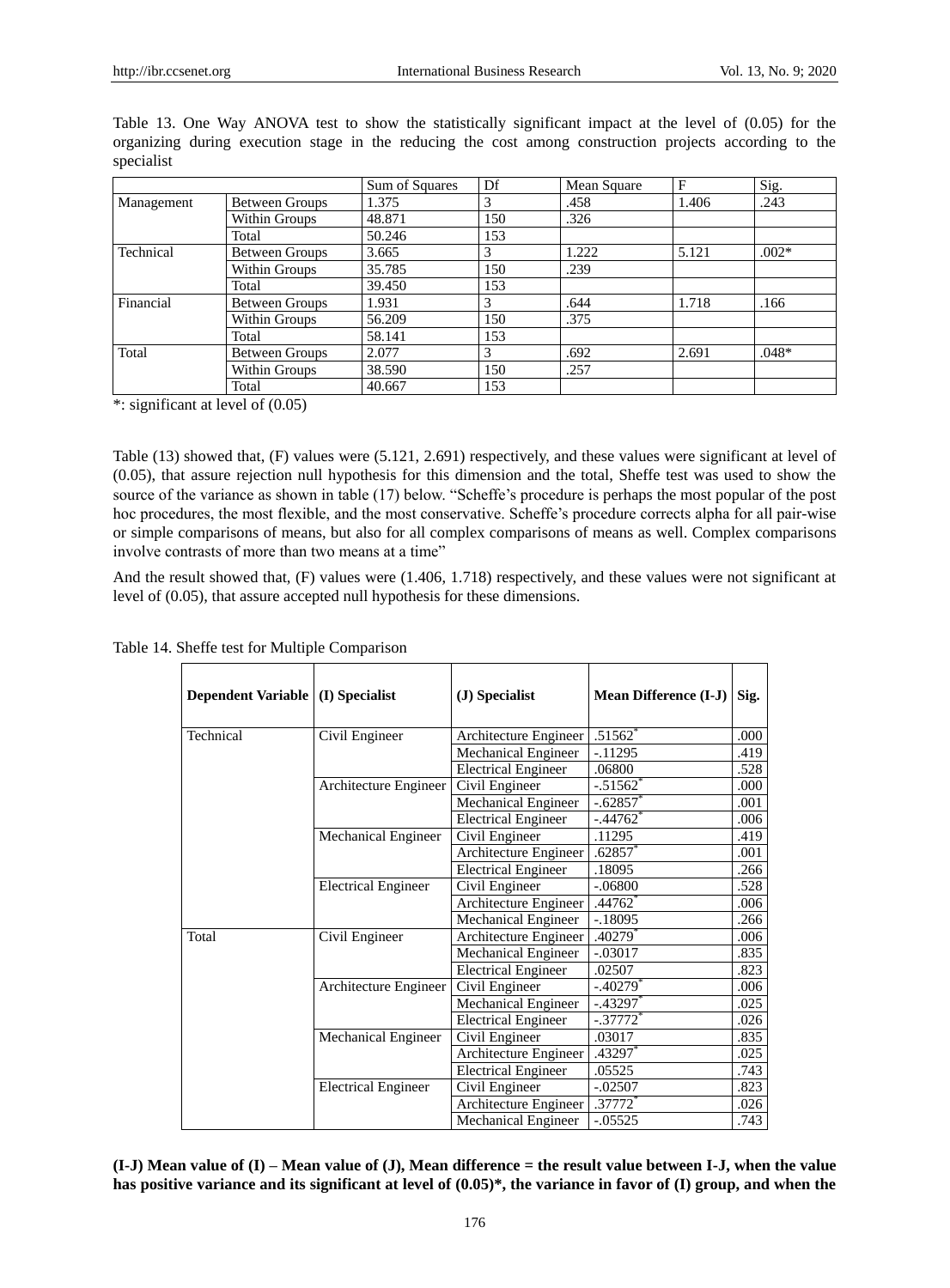# **value has negative variance and its significant at level of (0.05)\*, the variance in favor of (J) group.**

Table (14) showed that the variance in the means values in the technical organizing and total during execution stage and its impact in reducing the cost among construction projects was in favor of (Mechanical Engineer) then the variance was in favor of (Civil Engineer) and finally the variance was in favor of (Electrical Engineer) since changes (variation orders) usually the highest value in Mechanical work then Civil work then Electrical work. In addition, prices for Civil work are normally clearer than Mechanic which means no surprises. By all means, Electrical work has the least value which means lowest effect.

#### **4. Discussion**

Based on the main findings that revealed, the study demonstrated that the most crucial phase to reduce the cost id the pre-execution stage. The essential factors affect the project cost during this stage are the extent of clarity in the aim of project and planning of resources (workforce, funds, data). The study found that the top vital dimensions that assess in reducing the costs entail managerial, technical, and financial aspects in the executing construction project phase. Thus, the functional is the most effective one.

During the execution stage also, it is essential to stress on the project manager assignment, integrity of consultant factors to reduce the costs. The project manager is responsible for managing the project by meeting objectives and deliver the desired value and benefits to the organization. Likewise, the project manager ought to be capable of identifying any warning regarding cost variations. A project manager must regularly compare the amount of money spent on the budgeted amount and report this information to managers and stakeholders. It is necessary to establish an understanding of how this progress will be measured and reported.

Correspondingly, the project manager ought to be reasonable in the decisions making the process, also ought to control the risk and minimize the uncertainty. Further, study pointed out that the project manager is responsible for the overall success of initiation, planning, design, execution, monitoring, controlling, and closure and execute stages.

From a technical perspective, it is essential to reduce the cost during the execution stage by employing skilled workers, clear method statement, and well-defined specifications, besides sufficient funds for works and contractor's financial status. The study showed that there is no significant impact for the organizing during execution stage in reducing the cost among construction projects according to the company type, and there is a significant impact for the technical and total of organizing during the execution stage in reducing the cost among construction projects according to the specialist.

Finally, the study presented theoretical and practical significances subject as from the academic perception, the study is attained by determining the impact of cost reduction on the performance of construction companies in Jordan. As well, the study figured out a positive effect of cost reduction in the performance of the Jordanian construction sector, which affects the productivity and goals achievement.

The study recommended to determine the primary goal of the project must be evident with particular emphasis on the designer and tendering team and the Contractors team must be qualified, and the technical staff also must have the appropriate experience to be able to follow the different technical and managerial aspects of the project. In addition, the team will be more effective if it consists of enough numbers of engineers, technicians, and supervisors so that the responsibilities would be shared by all. Contractors are advised to prepare a method of statement and the schedule for the project that takes into consideration both reality and project type. Also, it would be advised to follow such a plan and update it from time to time and to compare it with available resources. Further, consultant should be flexible and helpful to assist owner and contractor implementing the project up to tender documents and best specification within the schedule. In terms of planning and scheduling, they should be followed continuing processes during construction and match with the resources and time to develop the work to avoid cost overrun and disputes.

## **References**

- Arditi, D., Akan, G., & Gurdamar, S. (1985). Cost overruns in public projects. *International Journal of Project Management, 3,* 218-224. https://doi.org/10.1016/0263-7863(85)90053-5
- Chimwaso, K. D. (2001)*. An Evaluation of Cost Performance of Public Projects.* Case of Botswana, Department of Architecture and Building Services, Gaborone.
- Dharwadker, P. P. (1996). *Construction Management* (2nd ed). Oxford & IBH Publishing Co. PVT.LTD New, Delhi. India.
- Elnamrouty, K. (2012). The Impact of Construction Sector on Palestinian Economy-Case Study:(Gaza